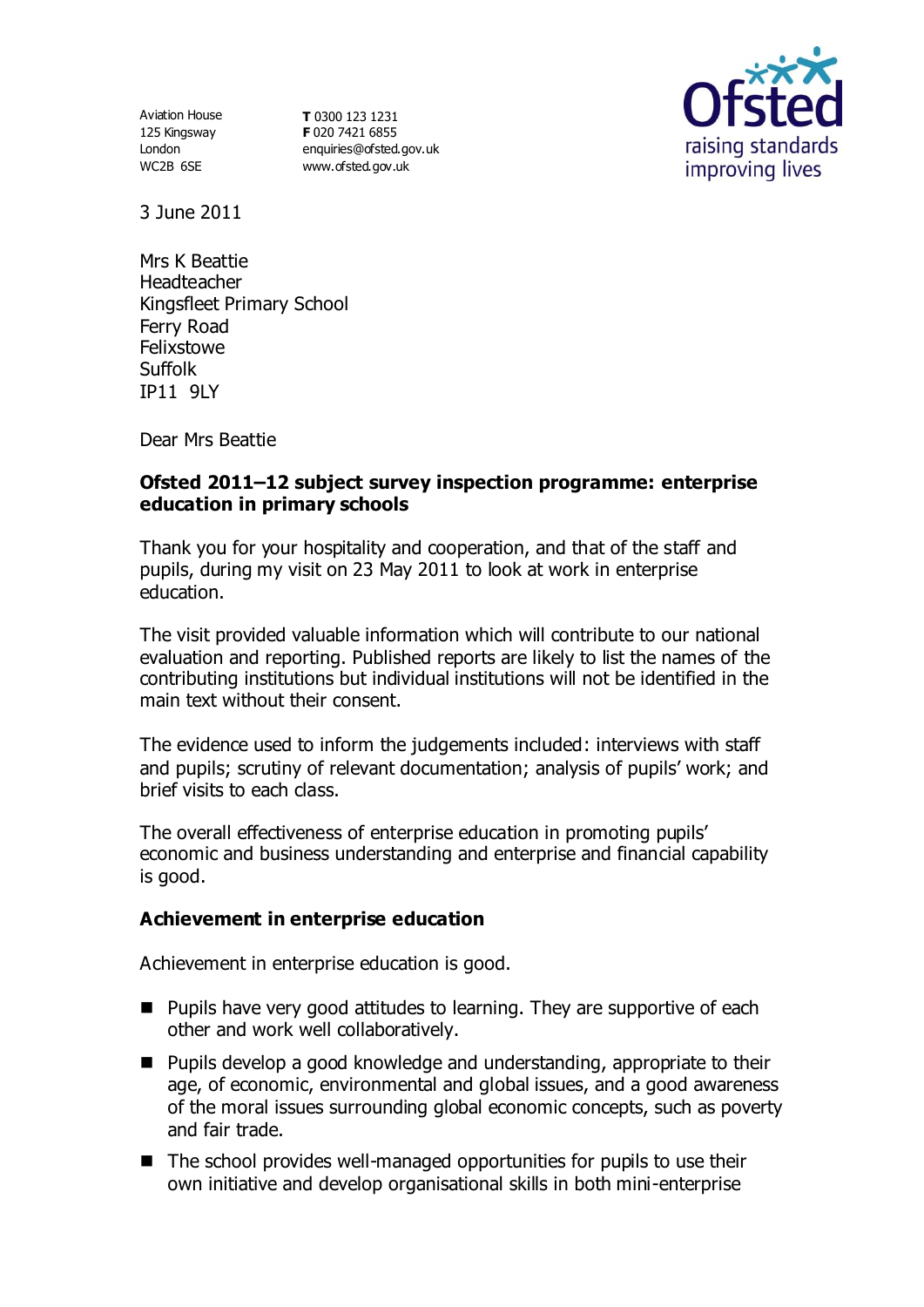activities and charity work. These activities help pupils to develop their self-confidence, communication and teamworking skills.

■ Year 6 pupils have a good grasp of the connection between the provision of government provided services, such as education and raising taxation to pay for them.

## **Quality of teaching in enterprise education**

The quality of teaching in enterprise education is good.

A very small sample of teaching was seen that was relevant to the focus of the visit. In a Year 2 philosophy lesson, there was a good structure. Group planning discussions were chaired very well by pupils and resulted in welljustified decisions being made. Lessons around the school are calm and orderly.

### **Quality of the curriculum in enterprise education**

The quality of the curriculum in enterprise education is good.

- $\blacksquare$  The philosophy programme followed by all pupils throughout the school encourages them to value and justify their own views. It develops the skills of critical awareness that are essential to operating effectively as consumers and citizens in the adult world.
- $\blacksquare$  The curriculum has been analysed to ensure that pupils develop a wide range of enterprising skills including team working, problem solving and using initiative. Pupils in Years 5 and 6 are excited by the mini-enterprise project and, in cooperation with neighbouring primary and secondary schools, a Year 6 careers business day.
- $\blacksquare$  There are good opportunities in the curriculum to develop knowledge and understanding related to enterprise, for example a money day for Year 2 facilitated by a local building society.
- There is good use of adults from business and voluntary organisations to raise pupils' awareness of issues in the real world ranging from the importance of saving to explaining the impact of fundraising or the importance of fair trade.

#### **Effectiveness of leadership and management in enterprise education**

The effectiveness of leadership and management in enterprise education is good.

- A whole-school enterprise policy has been drafted. It articulates well the important aspects of enterprise provision. However, there is scope to address more explicitly how the school will assess pupils' economic and business understanding and personal financial capability and create progression from the Early Years Foundation Stage to Year 6.
- Senior and curriculum leaders work together to ensure that pupils have good opportunities to engage in activities related to developing their enterprise knowledge and understanding and plans are in place to develop